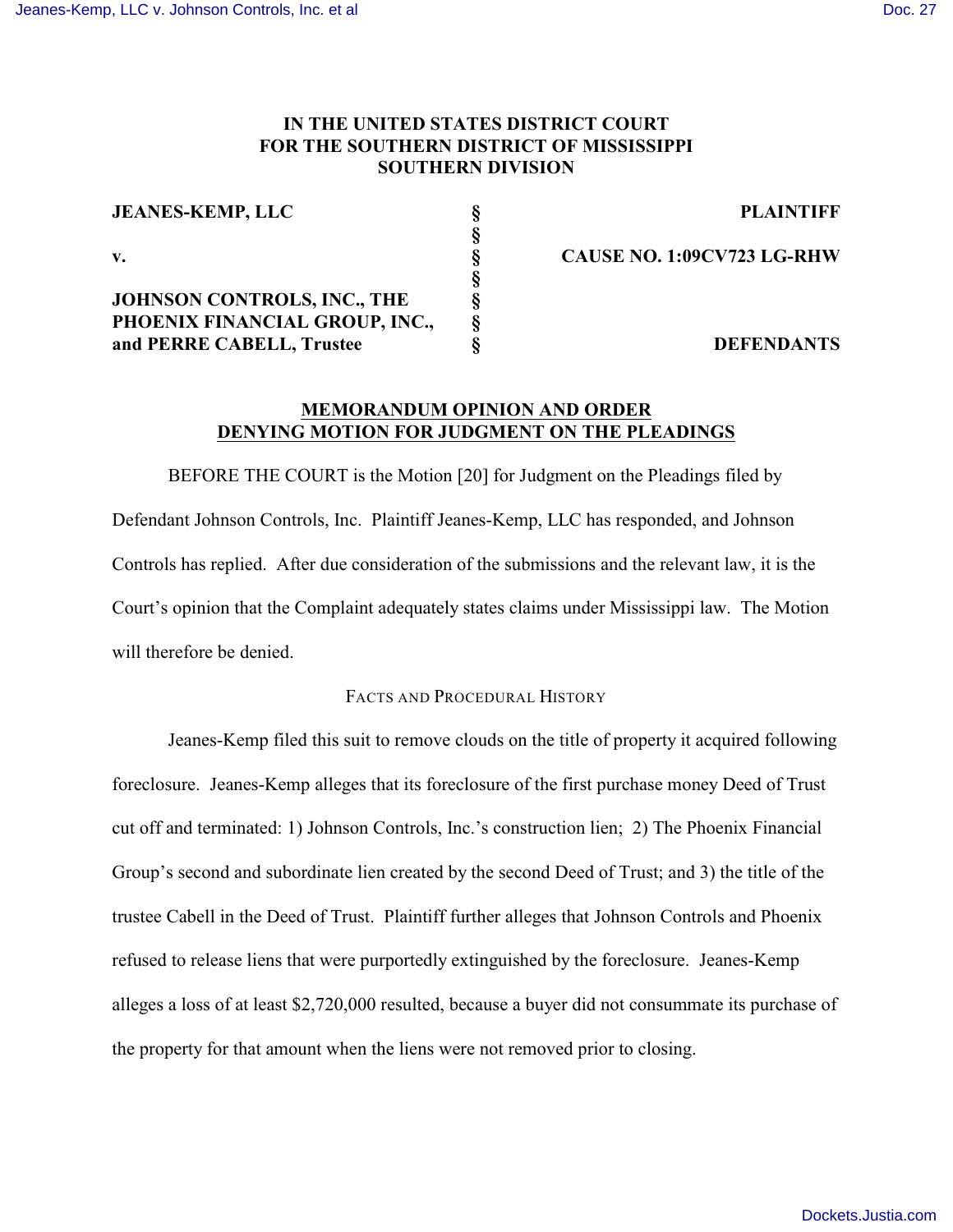#### THE LEGAL STANDARD

The standard for deciding a motion for judgment on the pleadings is the same as a Rule 12(b)(6) motion to dismiss. *In re Katrina Canal Breaches Litig*., 495 F.3d 191, 205 (5th Cir. 2007). The Court "accepts all well-pleaded facts as true, viewing them in the light most favorable to the plaintiff." *Id.* (internal quotations omitted). The plaintiff must plead "enough facts to state a claim to relief that is plausible on its face." *Bell Atl. Corp. v. Twombly,* 550 U.S. 544, 570 (2007). "Factual allegations must be enough to raise a right to relief above the speculative level, on the assumption that all the allegations in the complaint are true (even if doubtful in fact)." *Id.* at 555 (citation and footnote omitted).

#### **DISCUSSION**

Johnson Controls states that its position is that a valid foreclosure of the Deed of Trust would have automatically extinguished Johnson Controls's construction lien as a matter of Mississippi law, and Johnson Controls had no legal obligation to release its construction lien. Johnson Controls also states that it has repeatedly offered to release the lien if Jeanes-Kemp would drop its demands for compensatory and punitive damages.<sup>1</sup> Nevertheless, Johnson Controls acknowledges that Mississippi Code § 11-17-31 entitles Jeanes-Kemp to attempt to clear the cloud on its title created by the lien.

Johnson Controls does not contest the adequacy of the Complaint as to the quiet title action. What it does contest is Jeanes-Kemp's attempt to plead claims for compensatory and punitive damages. Johnson Controls contends that there is no cause of action recognized in

 $<sup>1</sup>$  This conflicts somewhat with Jeanes-Kemp's allegation that it filed this suit and seeks</sup> damages only because Johnson Controls repeatedly refused to release the lien.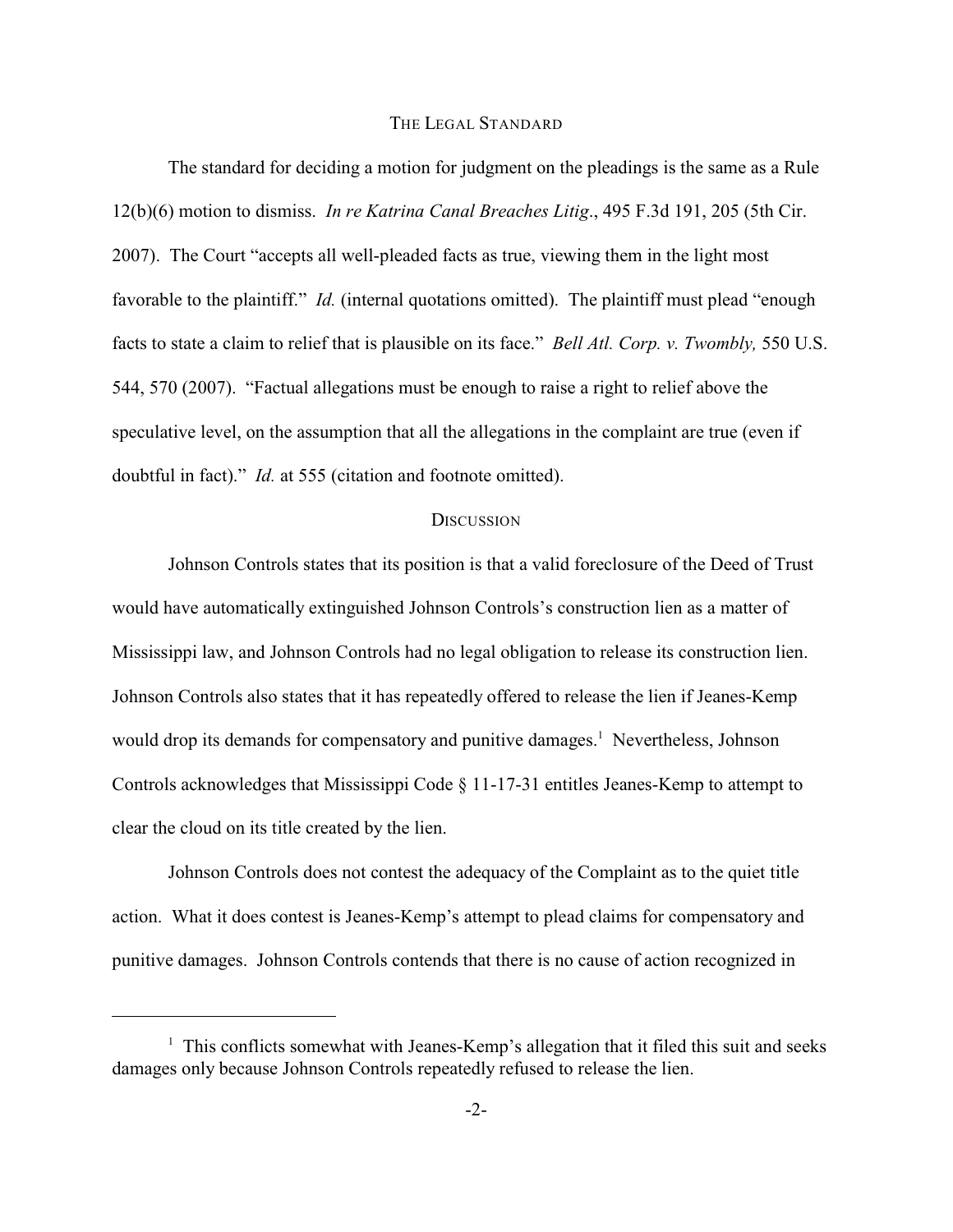Mississippi law for the refusal to release a construction lien after foreclosure. Johnson Controls argues that Jeanes-Kemp is therefore not entitled to recover damages or attorney's fees.

Jeanes-Kemp did not address this argument in its response, preferring to focus on the merits of the quiet title action. However, the Court notes that Mississippi allows a cause of action for "slander of title," which can include damages and attorney's fees.

"Slander of title" is a phrase commonly employed to describe words or conduct which bring or tend to bring in question the right or title of another to particular property. . . . the general rule of liability for slander of title is . . . : "One who falsely and maliciously publishes matter which brings in question or disparages the title to property, thereby causing special damage to the owner, may be held liable in a civil action for damages."

. . .

The false statement may consist of an assertion that . . . defendant has an interest in or lien upon the property.

*Walley v. Hunt*, 54 So. 2d 393, 396 (Miss. 1951) (citations omitted). This claim can and should be brought at the same time as an action to quiet title. *See, e.g., Palmer Expl., Inc. v. Dennis*, 759 F. Supp. 332, 335 (S.D. Miss. 1991) (separate claim for damages should have been brought with suit to remove cloud). Compensatory and punitive damages, as well as attorney's fees, are recoverable in a slander of title action. *Welford v. Dickerson*, 524 So. 2d 331, 332 (Miss. 1988); *Hairston v. Jim Walter Corp*., 209 So. 2d 642 (Miss. 1968); *Middleton v. Howell*, 90 So. 725, 727 (Miss. 1922).

Federal Rule of Civil Procedure 8(a) requires notice pleading only and "a short, plain statement of the claim showing that the pleader is entitled to relief." Although Jeanes-Kemp failed to state expressly in its Complaint that it was asserting a slander of title cause of action, it pled facts that support and give notice of such a claim. Specifically, Jeanes-Kemp alleges that